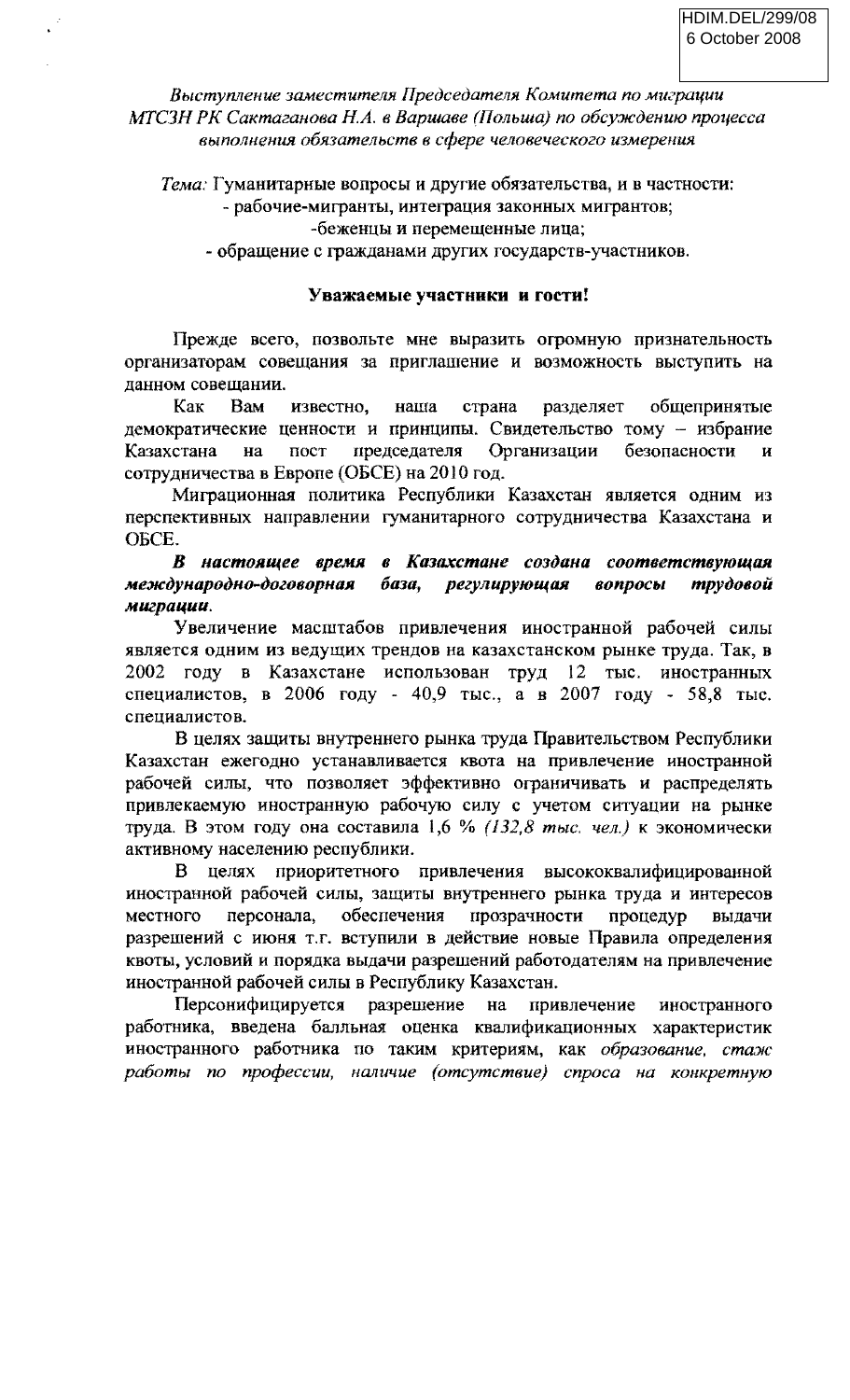специальность (профессию) на рынке труда, что способствует прекращению притока низко квалифицированных специалистов из-за рубежа, упрощению порядка выдачи разрешений на привлечение иностранной рабочей силы.

При выдаче разрешений работодателям на привлечение иностранной рабочей силы большое внимание уделяется таким вопросам, как создание казахстанских граждан, дополнительных рабочих мест  $\partial n$ профессиональная подготовка казахстанских граждан, замена иностранной рабочей силы казахстанскими кадрами.

Так, в текущем году для казахстанских граждан создано - 28,0 тыс. дополнительных мест, переобучено - 12,0 тыс. человек, прошли повышение квалификации - 21,0 тыс. казахстанских граждан, 1,4 тыс. иностранных специалистов заменено казахстанскими кадрами.

Одним из приоритетных направлений миграционной политики Республики Казахстан является этническая иммиграция. За период обретения Казахстаном независимости на историческую родину вернулось около 180 тыс. семей (свыше 700 тыс. человек) этнических казахов.

Этнические иммигранты  $\mathbf{B}$ первоочередном порядке получают разрешение на постоянное проживание и приобретают гражданство Республики Казахстан.

Им оказывается финансовая поддержка за счет государственного единовременного бюджета  $\mathbf{B}$ виде выплаты пособия. возмещения транспортных расходов за проезд и провоз имущества, выделения средств на приобретение жилья, первоочередная поддержка в трудоустройстве.

Этнические иммигранты до получения статуса иммигранта для **MOTYT** воспользоваться услугами центров проживания временного размещения и центров адаптации и интеграции, где они получают бесплатные адаптационные услуги (изучение казахского и русского языков, правовые консультации, обучение восстребованным профессиям, повышение квалификации и переобучение).

Разрабатывается новая Государственная программа развития системы управления миграцией, целью которой является рациональное расселение и содействие  $\overline{\mathbf{B}}$ обустройстве этническим казахам, соотечественникам, и гражданам Казахстана, проживающих в проживающим за рубежом, неблагополучных территориях страны, в интересах демографического и социально-экономического развития регионов, в целом нашей страны, а также реализации и развития потенциала мигрантов.

Как член мирового сообщества, Казахстан принимает активное участие в решении проблем беженцев. Выражая приверженность страны целям и принципам, закрепленным Уставом ООН и Всеобщей Декларацией прав человека, был принят Закон Республики Казахстан «О присоединении Республики Казахстан к Женевской Конвенции 1951 г. о статусе беженцев и Протоколу к ней от 1967 г., касающемуся статуса беженцев» от 15 декабря 1998 года.

В Республике Казахстан статус беженца предоставляется на один год и через год статус пересматривается и продлевается или дается отказ в